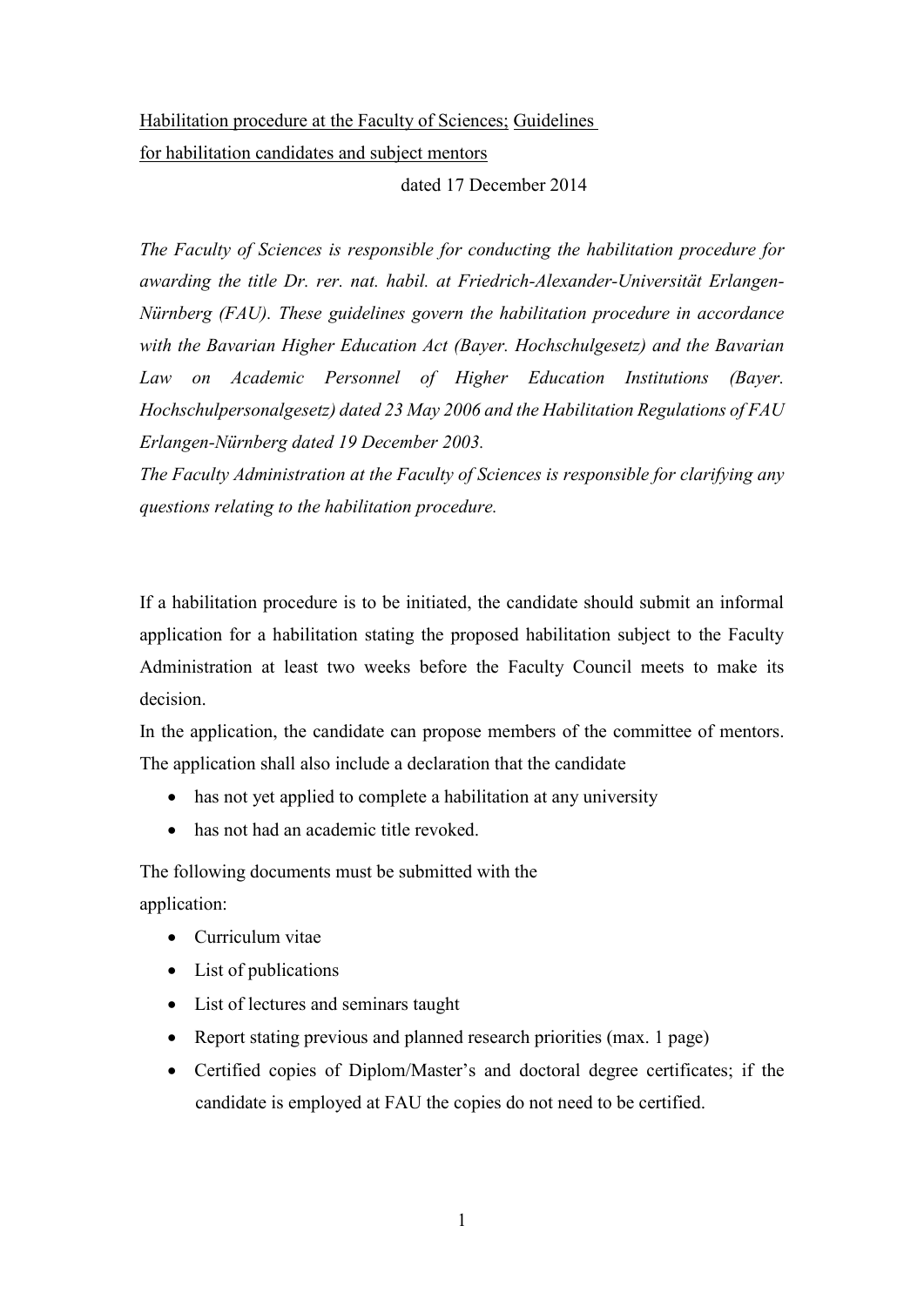As well as submitting the application, the candidate should give an introductory presentation to the Department they belong to.

If the Department approves of the presentation, the Faculty Council shall decide whether to initiate the habilitation procedure, and shall appoint the committee of mentors and its chairperson. The Faculty Council shall take any nominations suggested by the candidate into account. A professor from the Faculty who is familiar with the candidate's work and career to date shall be invited to the meeting of the Faculty Council. This professor shall introduce the candidate and shall state whether they have the necessary teaching skills and whether an initial budget eligible for third party funding has been secured.

## I. **General duties of the committee of mentors**:

The duties of the committee of mentors are stipulated in Section 8 (2) nos 1-8 and Section 9 of the Habilitation Regulations of FAU dated 19 December 2003 (HabilO). The duty of the chairperson is to ensure that the committee of mentors completes the following tasks.

First of all, the committee of mentors agrees with the habilitation candidate on the type and scope of the research and teaching achievements required to obtain the postdoctoral teaching qualification. It should be possible to complete the achievements within a maximum period of four years and they should be suited to correspond to the other tasks the candidate is required to fulfil within the context of their employment if the habilitation candidate is a member of the University. In the case of external habilitation candidates, the committee of mentors shall work together with the Dean to ensure that they are able to gain academic teaching qualifications and are given sufficient opportunity to teach. **A written record of the agreement shall be drawn up in English and filed with the Faculty Administration** (it must be able to be made available to the external reviewers at a later date).

**II.** The committee of mentors shall write an **annual teaching report** in consultation with the Dean of Studies which is submitted to the **Faculty Administration and the Dean**.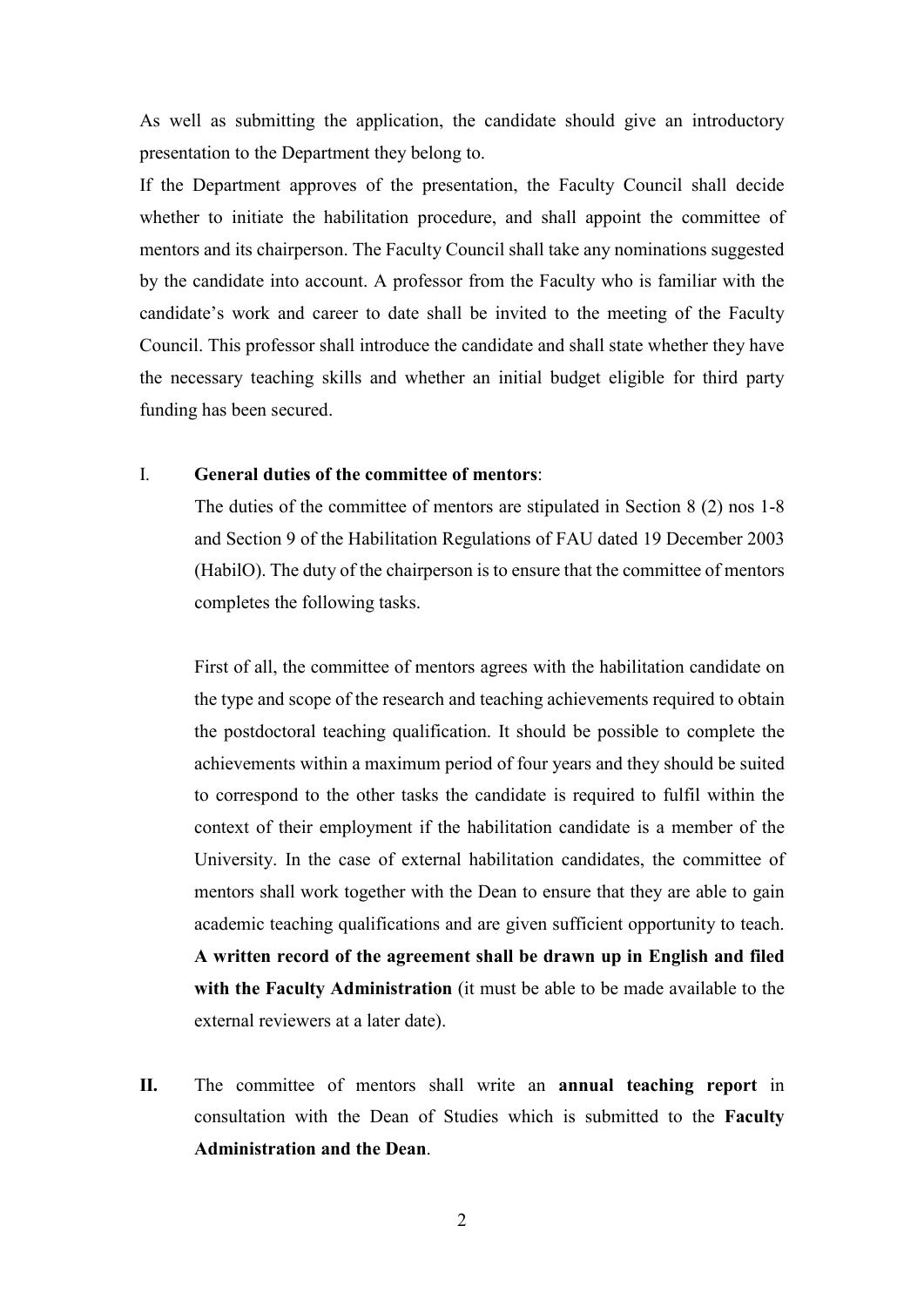III. The committee of mentors shall carry out an **interim evaluation** two years after the initiation of the habilitation procedure. The committee of mentors shall evaluate in particular whether the achievements necessary for the postdoctoral teaching qualification have been met to such an extent that the candidate can be expected to complete the procedure successfully within the allotted time frame. For this purpose, the committee of mentors shall meet officially with the candidate to discuss the status of the habilitation and what plans the candidate has for continuing to meet the agreed targets. In addition, they shall assess the candidate's performance to date with respect to academic teaching, taking the annual teaching reports into consideration.

The committee of mentors shall submit a **written statement on the interim evaluation to the Dean. In this statement, the committee of mentors either states that**

- it is to be expected that the habilitation procedure will be concluded **successfully or**
- the agreed targets are unlikely to be met. In this case, the committee of **mentors recommends that the Faculty Council should dissolve the committee of mentors and terminate the habilitation procedure.**

A negative written statement is given to the Faculty Council in order for a decision to be taken.

IV. The postdoctoral thesis can be submitted either as a cumulative postdoctoral thesis or as a monograph.

A cumulative postdoctoral thesis can consist of a compilation of publications in prestigious scientific journals; these may be published in either German or English. They must demonstrate that the habilitation candidate has explored a scientific topic coherently, independently and in sufficient depth. The thesis should include a summary in either German or English. The summary must be submitted in English if all articles are published in English. This summary shall commence with a paragraph giving a straightforward and concise overview of the thesis.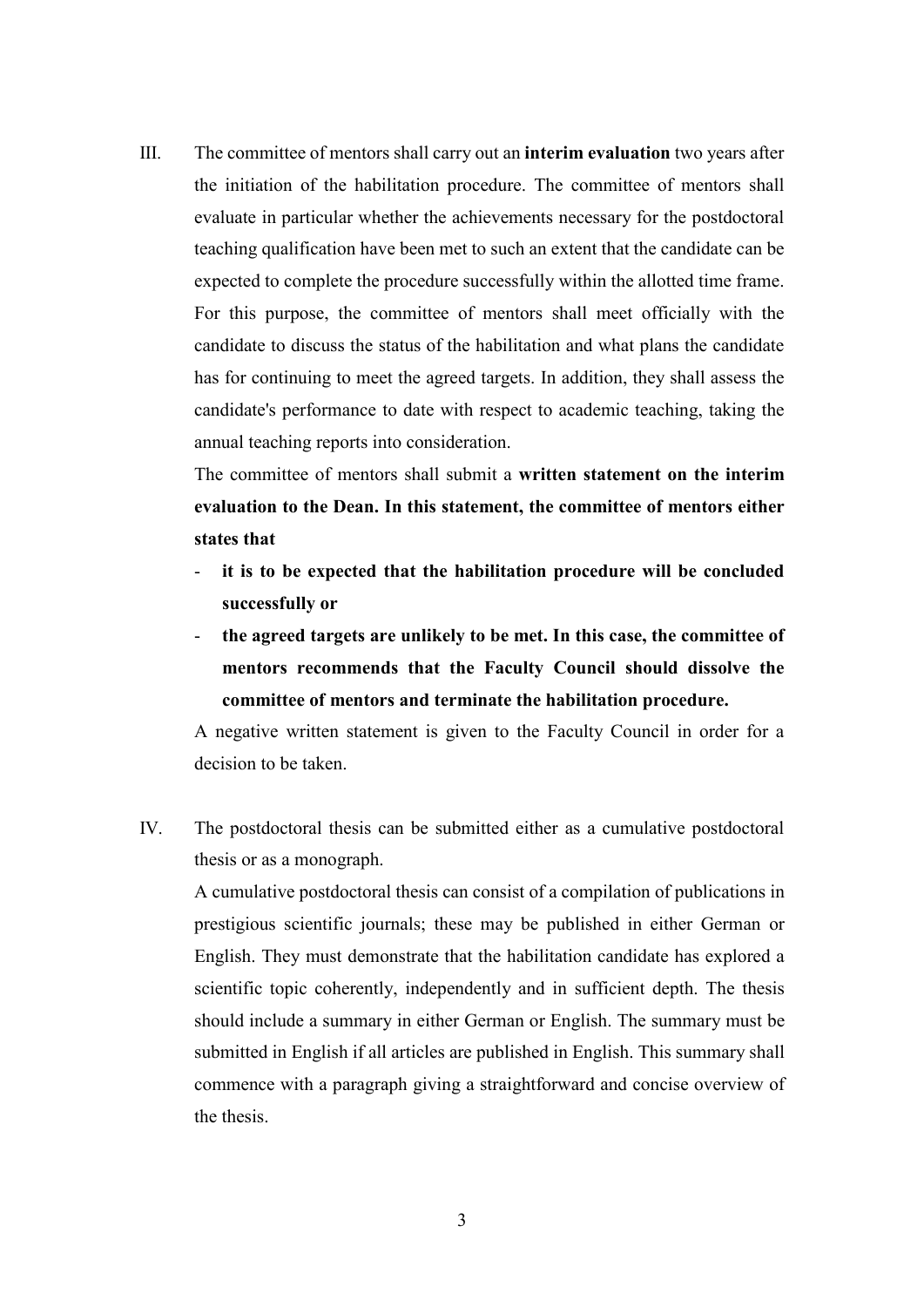Candidates shall submit their monographic postdoctoral thesis or cumulative postdoctoral thesis together with their current CV and list of publications to the members of the committee of mentors. Several copies shall also be submitted to the Faculty Administration. The exact number of copies required shall be stipulated by the Faculty Administration.

The committee of mentors shall forward the names of at least two external reviewers to the Faculty Administration.

The Dean shall ask the reviewers for a statement. Together with this request, reviewers shall be forwarded the candidate's CV and list of publications, one copy of the written postdoctoral thesis and the record of the agreed type and scope of achievements in teaching and research (see I.). They are asked to give their opinion

- on whether the targets agreed between the habilitation candidate and the committee of mentors have been met, and whether
- the candidate has proven their ability to conduct independent research.
- **V. After duly considering the submitted reports and the annual teaching evaluations, the committee of mentors submits a proposal to the Faculty Council via the Faculty Administration, citing reasons for their decision.**

If the committee of mentors determines that the candidate has met the requirements agreed upon for obtaining the teaching qualification, it shall recommend to the Faculty Council that the candidate be granted the postdoctoral teaching qualification.

The proposal submitted by the committee of mentors, the written postdoctoral thesis and the reports from the reviewers should as a rule be available for inspection by the members of the Faculty Council and all professors from the Faculty for at least four weeks; the Faculty Administration shall inform this group of people that the documents are available for inspection.

If the committee of mentors determines that the targets have not been met or have not been met within the prescribed deadlines and are not expected to be met within a reasonable period of grace, the Faculty Council shall decide whether to terminate the habilitation procedure.